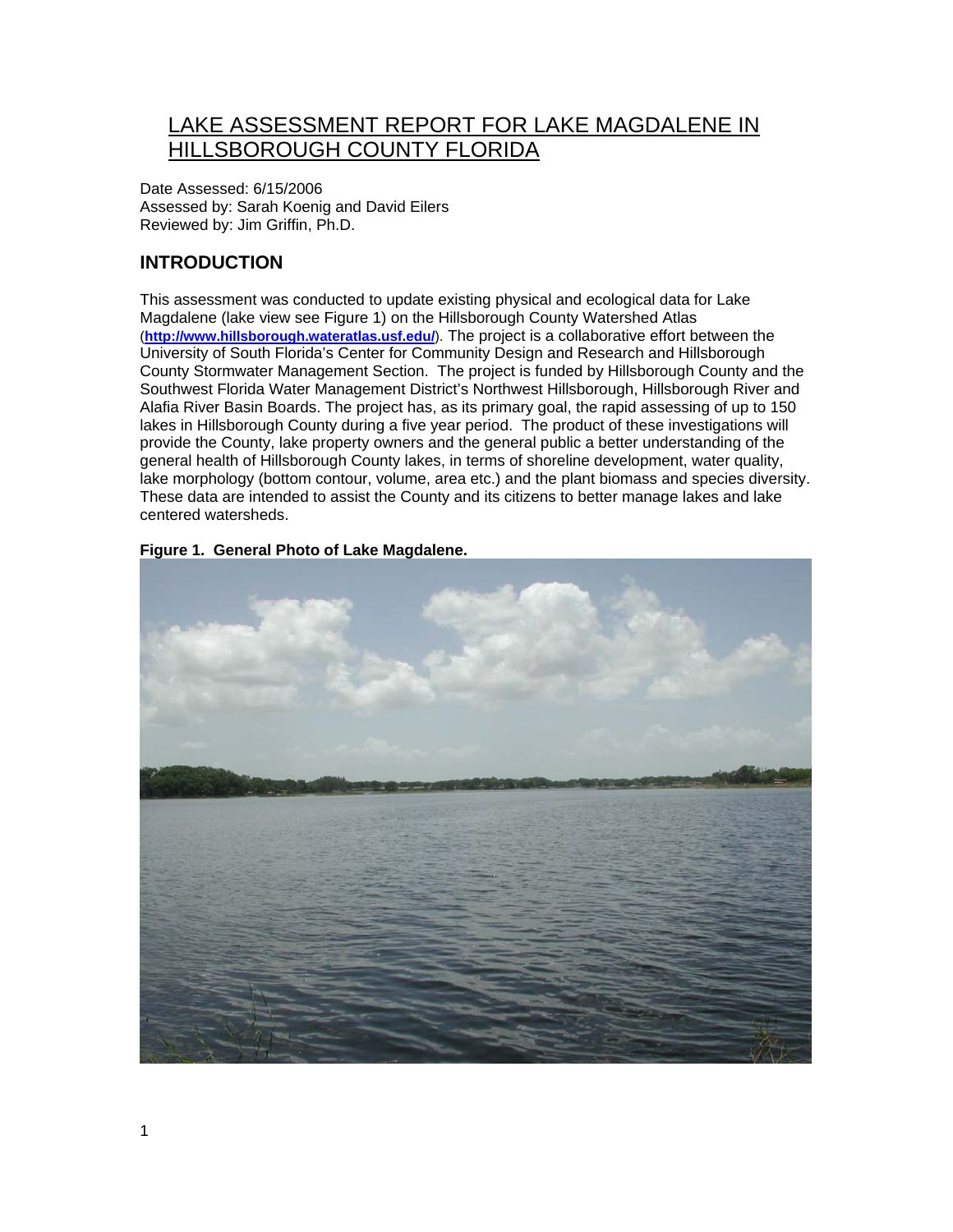**The first section** of the report provides the results of the overall morphological assessment of the lake. Primary data products include: a contour (bathymetric) map of the lake, area, volume and depth statistics, and the water level at the time of assessment. These data are useful for evaluating trends and for developing management actions such as plant management where depth and lake volume are needed.

**The second section** provides the results of the vegetation assessment conducted on the lake. These results can be used to better understand and manage vegetation in your lake. A list is provided with the different plant species found at various sites around the lake. Potentially invasive, exotic (non-native) species are identified in a plant list and the total non-native is presented in a summary table. Watershed values provide a means of reference.

**The third section** provides the results of the water quality sampling of the lake. Both field data and laboratory data are presented. The troph[i](#page-15-0)c state index (TSI) <sup>i</sup> is used to develop a general lake health statement, which is calculated for both the water column with vegetation and the water column if vegetation were removed. These data are derived from the water chemistry and vegetative submerged biomass assessments and are useful in understanding the results of certain lake vegetation management practices.

The intent of this assessment is to provide a starting point from which to track changes in your lake, and where previous comprehensive assessment data is available, to track changes in the lake's general health. These data can provide the information needed to determine changes and to monitor trends in physical condition and ecological health of the lake.

# **Section 1: Lake Morphology**

Bathymetric Map**[ii](#page-15-1)**. The bottom of the lake was mapped using a Lowrance LCX 26C HD Wide Area Augmentation System (WAAS)**[iii](#page-15-1)** enabled Global Positioning System (WAAS-GPS) with fathometer (bottom sounder) to determine the boat's position, and bottom depth in a single measurement. The result is an estimate of the lake's area, mean and maximum depths, and volume and the creation of a bottom contour map (Figure 2). Besides pointing out the deeper fishing holes in the lake, the morphologic data derived from this part of the assessment can be valuable to overall management of the lake vegetation as well as providing flood storage data for flood models. Table 1 provides the lake's morphologic parameters in various units.

| Parameter          | Feet                       | <b>Meters</b> | Acres  | Gallons          |
|--------------------|----------------------------|---------------|--------|------------------|
| Surface Area (sq)  | 10,445,932.86              | 970,470.47    | 239.81 |                  |
| Mean Depth         | 8.10                       |               |        |                  |
| Maximum Depth      | 22.00                      |               |        |                  |
| Volume (cubic)     | 84,253,114.23 2,385,782.80 |               |        | 630, 257, 251.82 |
| Gage (above datum) | 49.05                      |               |        |                  |
|                    |                            |               |        |                  |

### **Table 1. Lake Area Depth and Volume**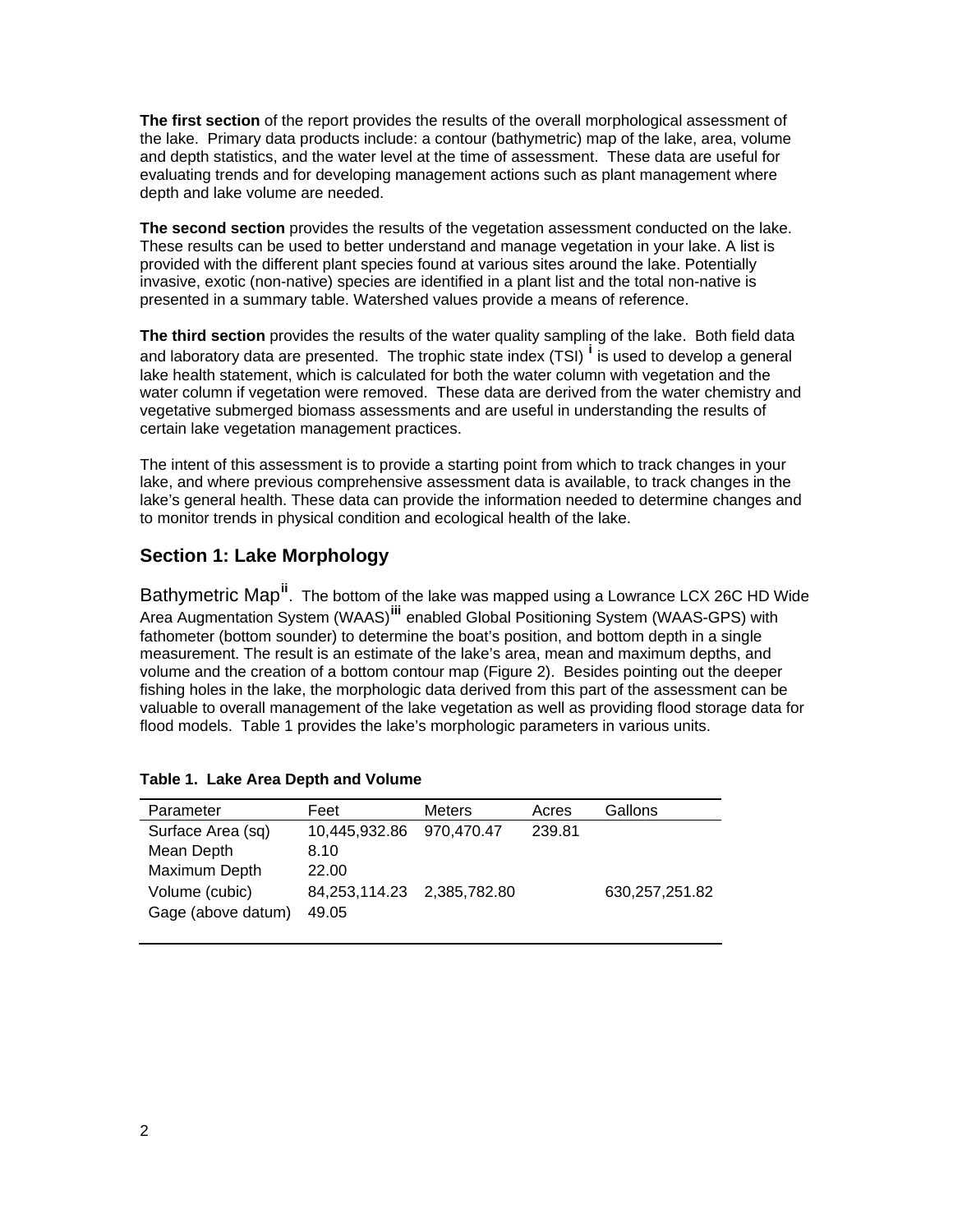

**Figure 1. Contour map for Lake Magdalene. The lake was not remapped in 2006 because the previous map shown here (2003) was constructed within the last 5 years. The mapping technique used in 2006 employs a standard DGPS for horizontal position and a fathometer for depth.**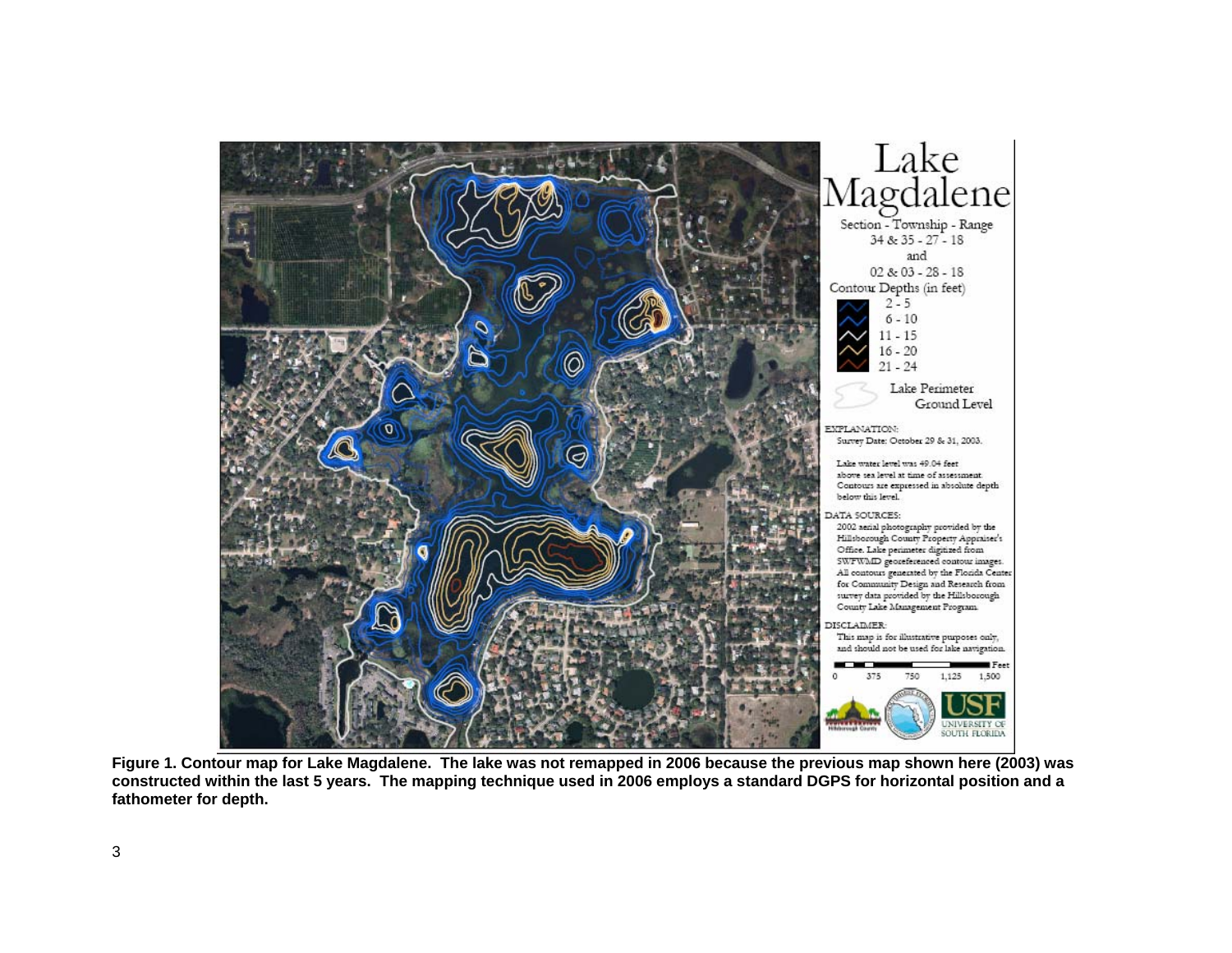### **Section 2: Lake Ecology (vegetation)**

The lake's apparent vegetative cover and shoreline detail are evaluated using the aerial shown in Figure 3 and by use of GPS. Submerged vegetation is determined from evenly spaced contours sampled using a Lowrance 26c HD, combined GPS/fathometer described earlier. Twenty vegetation assessment sites were used for Lake Magdalene (Figure 3). Fifteen sites for intensive sampling as dictated by the *Lake Assessment Protocol* (copy available on request) for a lake of this size. Five sites were used to *ground truth* the apparent vegetative cover for vegetated islands shown in aerial photographs. The site positions are set using GPS and then loaded into a GIS mapping program (ArcGIS) for display. Each site is sampled in the three primary vegetative zones (emergent, submerged and floating)<sup>[iv](#page-15-2)</sup>. The latest aerials (2005, 6 inch resolution, SWFWMD aerials) are used to provide shore details (docks, structures, vegetation zones) and to calculate the extent of surface vegetation coverage. The primary indices of submerged vegetation cover and biomass for the lake, percent area coverage (PAC) and percent volume infestation (PVI), are determined by transiting the lake by boat and employing a fathometer to collect "hard and soft return" data. These data are later analyzed for presence and absence of vegetation and to determine the height of vegetation if present. The PAC index is determined from the presence and absence analysis of 100 sites in the lake and the PVI index is determined by measuring the difference between hard returns (lake bottom) and soft returns (top of vegetation) for sites (within the 100 analyzed sites) where plants are determined present.

The data collected during the site vegetation sampling include vegetation type, exotic vegetation, predominant plant species and submerged vegetation biomass. The total number of species from all sites is used to approximate the total diversity of aquatic plants and the total non-native plants on the lake (Table 2). The Watershed value in Table 2 only includes lakes sampled during the lake assessment project begun in May of 2006. These data will change as additional lakes are sampled. Tables 3 through 7 detail the results from the 2006 aquatic plant assessment for you lake. These data are determined from the 15 sites used for intensive vegetation surveys. The tables are divided into Floating Leaf, Emergent and Submerged plants and contain the plant code, species, common name and presence (1) or absence (blank) of species and the calculated percent occurrence (number sites species is found/number of sites) and type of plant (Native, Non-Native, Invasive, Pest). In the "Type" category, the term invasive indicates the plant is commonly considered invasive in this region of Florida and the term "Pest" indicates that the plant has a greater than 55% occurrence in your lake and is also considered a problem plant for this region of Florida. These two terms are somewhat subjective; however, they are provided to give lake property owners some guidance in the management of plants on their property. Please remember that to remove or control plants in a wetland (lake shoreline) in Hillsborough County the property owner must secure an [Application To Perform Miscellaneous Activities In Wetlands](http://www.epchc.org/PDF%20Wetlands%20Forms/MAIW%20application%20for%20all%20types%20of%20impacts%20VIP%20-%20July%202006.pdf) (http://www.epchc.org/forms\_documents.htm) permit from the Environmental Protection Commission of Hillsborough and for management of in-lake vegetation outside the wetland fringe (for lakes with an area greater than 10 acres), the property owner must secure a Florida Department of Environmental Protection permit [\(http://www.dep.state.fl.us/lands/invaspec/](http://www.dep.state.fl.us/lands/invaspec/) ).

### **Table 2 Total diversity, percent exotics, and number of EPPC pest plants**

| Parameter                         |    | Lake Watershed |
|-----------------------------------|----|----------------|
| Total Plant Diversity (# of Taxa) | 54 | 98             |
| <b>Total Non-Native Plants</b>    | Q  | 17             |
| <b>Total Pest Plant Species</b>   | h  | 17             |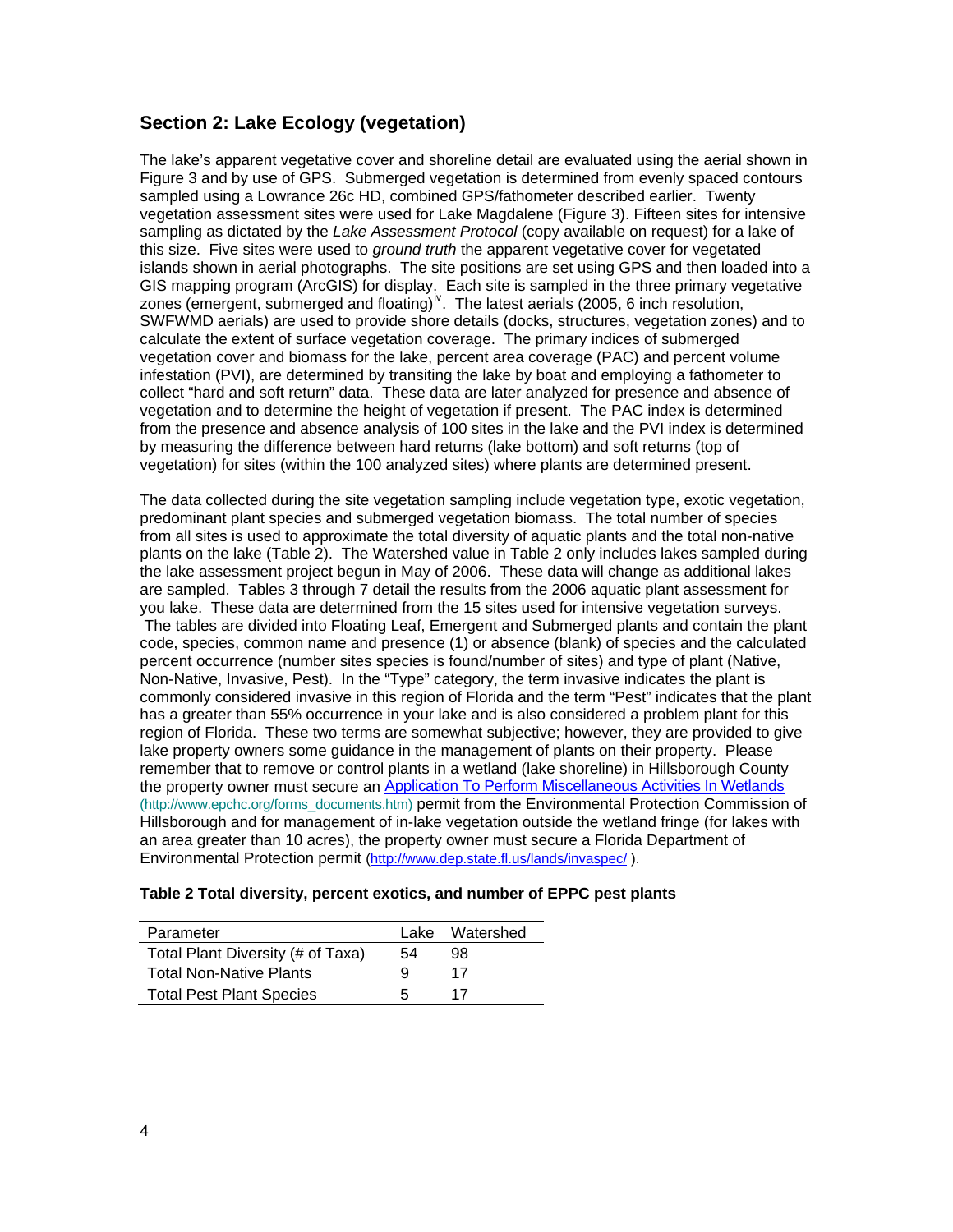

**Figure 2. 2004 six inch resolution aerial and vegetation assessment sites on Lake Magdalene.**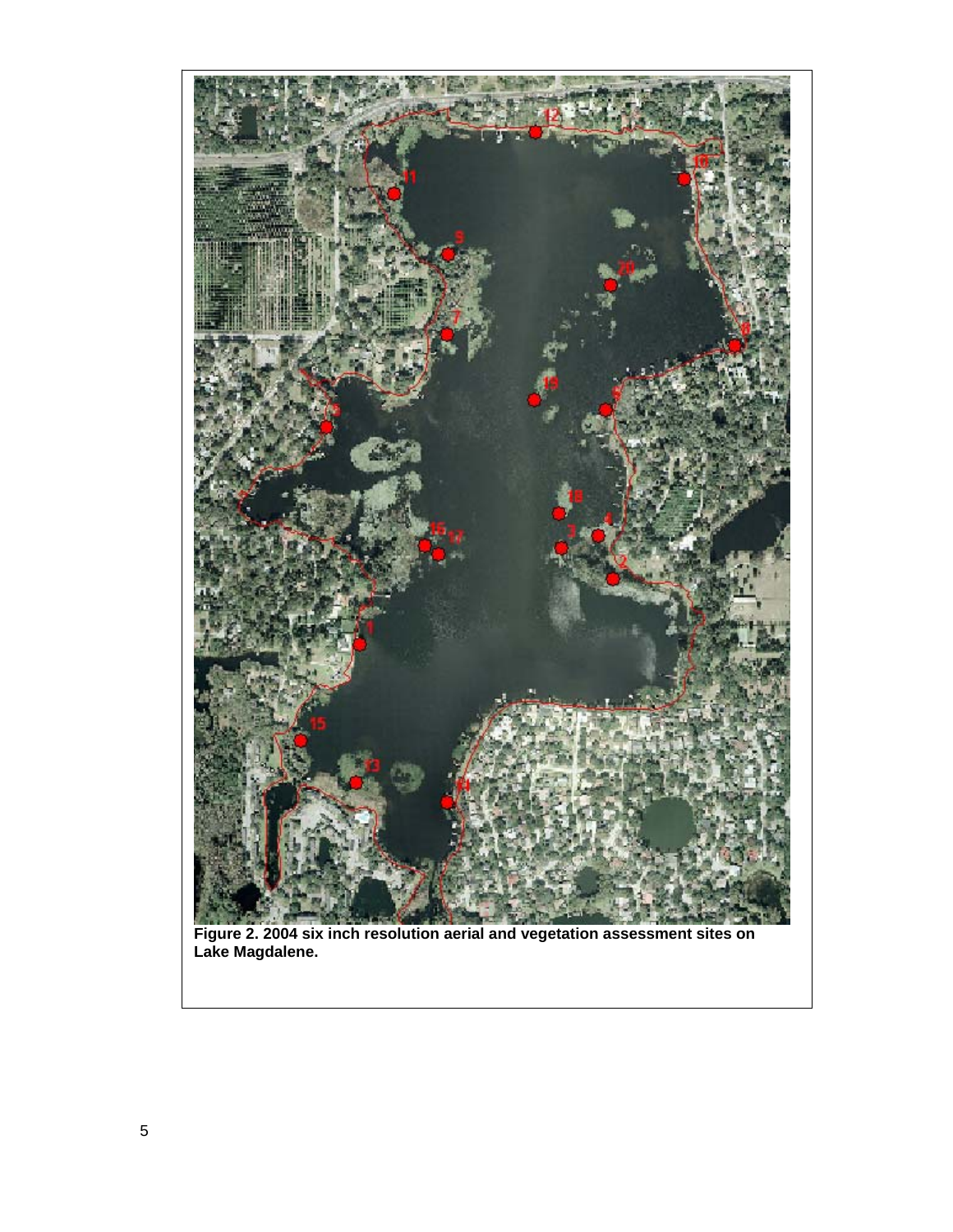| Code       | Plant                          | Common Name                                                    | <b>Sample Sites</b> |   |                |   |   |   |   |             |              |    |    | %  | Native, Non- |    |    |            |                               |
|------------|--------------------------------|----------------------------------------------------------------|---------------------|---|----------------|---|---|---|---|-------------|--------------|----|----|----|--------------|----|----|------------|-------------------------------|
|            | <b>Species</b>                 |                                                                |                     | 2 | 3 <sup>1</sup> | 4 | 5 | 6 | 7 | 8           | 9            | 10 | 11 | 12 | 13           | 14 | 15 | Occurrence | Native (NN),<br>Invasive (I), |
|            |                                |                                                                |                     |   |                |   |   |   |   |             |              |    |    |    |              |    |    |            | Pest (P)                      |
| <b>SMA</b> | Salvinia<br>minima             | Water Spangles,<br>Water Fern                                  |                     |   |                |   |   |   |   |             |              |    | 1  |    |              |    |    | 13.33%     | NN-I                          |
| <b>MMA</b> | Marsilea<br>mutica             | <b>Water Clover</b>                                            |                     |   |                |   |   |   |   |             |              |    |    |    |              |    |    | 6.67%      | NN-I                          |
| <b>NOA</b> | Nymphaea<br>odorata            | American White<br>Water lily,<br><b>Fragrant Water</b><br>Lily |                     |   | 1              | 1 |   |   |   |             | 1            | 1  |    |    | 1            |    |    | 100%       | <b>Native</b>                 |
| <b>NLM</b> | Nuphar<br>lutea var.<br>advena | Spatterdock,<br><b>Yellow Pondlily</b>                         |                     |   | 1              | 1 |   |   |   | $\mathbf 1$ | $\mathbf{1}$ |    | 1  |    |              | 1  |    | 60%        | <b>Native</b>                 |
| <b>HYE</b> | Hydrocotyl<br>umbellata        | Manyflower<br>Marshpennywort,<br><b>Water Pennywort</b>        |                     |   |                |   | 1 | 1 |   | 1           |              |    |    |    | 1            | 1  |    | 46.67%     | <b>Native</b>                 |

# **Table 3. List of Floating Leaf Zone Aquatic Plants Found**





**Figure 4. Fragrant Water Lily in Lake Magdalene**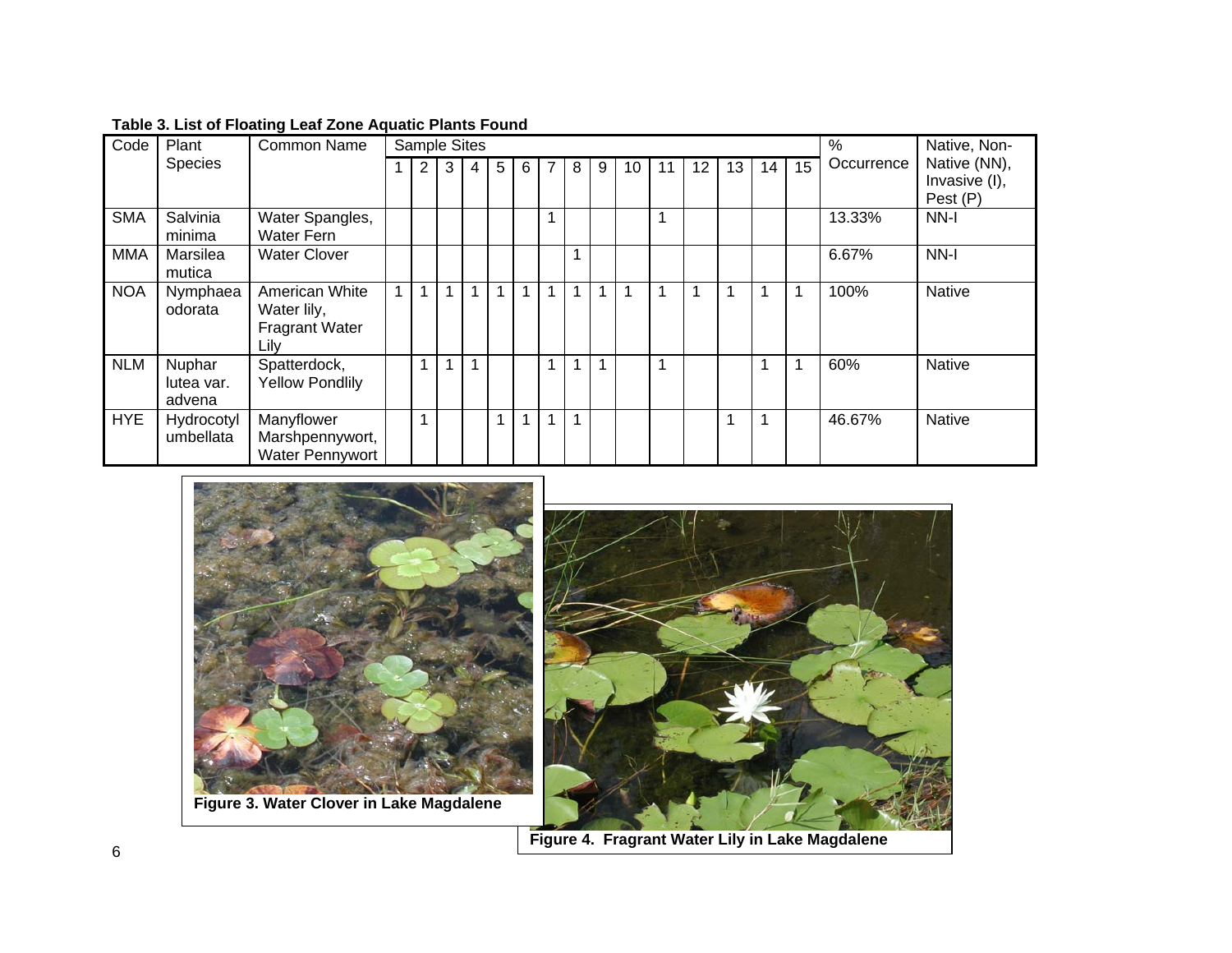### **Table 4 List of Emergent Zone Aquatic Plants Found**

| Code       | <b>Plant Species</b>                    | <b>Common Name</b>                                    | Sample Sites |                |                |                |              |              |                |              |              |              | $\frac{0}{6}$ | Native $(N)$ ,  |              |    |                 |            |                              |
|------------|-----------------------------------------|-------------------------------------------------------|--------------|----------------|----------------|----------------|--------------|--------------|----------------|--------------|--------------|--------------|---------------|-----------------|--------------|----|-----------------|------------|------------------------------|
|            |                                         |                                                       | $\mathbf 1$  | $\overline{2}$ | $\overline{3}$ | $\overline{4}$ | 5            | 6            | $\overline{7}$ | 8            | 9            | 10           | 11            | $\overline{12}$ | 13           | 14 | $\overline{15}$ | Occurrence | Non-Native<br>(NN), Invasive |
|            |                                         |                                                       |              |                |                |                |              |              |                |              |              |              |               |                 |              |    |                 |            | $(I)$ , Pest $(P)$           |
| <b>MEL</b> | Melaleuca<br>quinquenervia              | Punk Tree,<br>Melaleuca                               |              | 1              | $\mathbf 1$    | $\mathbf 1$    | $\mathbf 1$  |              | $\mathbf 1$    |              | 1            | 1            |               | $\mathbf 1$     | 1            |    | $\mathbf{1}$    | 66.67%     | $NN - I - P$                 |
| <b>APS</b> | Alternanthera<br>philoxeroides          | <b>Alligator Weed</b>                                 | $\mathbf{1}$ | 1              |                |                | 1            |              |                |              |              |              |               |                 | 1            |    |                 | 26.67%     | $NN-1$                       |
| <b>CCA</b> | Cinnamomum<br>camphora                  | Camphor-tree                                          |              |                |                |                |              |              |                | 1            |              | 1            | 1             |                 |              |    |                 | 20%        | $NN - 1$                     |
| PRS        | Panicum<br>repens                       | <b>Torpedo Grass</b>                                  | $\mathbf{1}$ |                |                |                | $\mathbf{1}$ |              |                |              |              |              |               |                 |              | 1  |                 | 20%        | $NN - I$                     |
| <b>WTA</b> | Sphagneticola<br>(Wedelia)<br>trilobata | <b>Creeping Oxeye</b>                                 |              |                |                |                | 1            |              |                | $\mathbf{1}$ |              |              |               |                 |              | 1  |                 | 20%        |                              |
| <b>CLA</b> | Casuarina<br>equisetifolia              | <b>Australian Pine</b>                                |              |                |                |                |              |              |                | 1            |              |              |               |                 |              |    |                 | 6.67%      | ı                            |
| FSC        | Fuirena spp.                            | Rush Fuirena                                          | $\mathbf{1}$ | $\mathbf{1}$   | $\mathbf 1$    | $\mathbf{1}$   | $\mathbf{1}$ | 1            | 1              | $\mathbf 1$  |              |              |               | 1               | 1            | 1  | 1               | 80%        | Native                       |
| <b>SLA</b> | Sagittaria<br>lancifolia                | <b>Bulltongue</b><br>Arrowhead,<br><b>Duck Potato</b> |              |                | $\mathbf 1$    | $\mathbf{1}$   | $\mathbf{1}$ | $\mathbf{1}$ | $\mathbf{1}$   | $\mathbf 1$  |              |              |               | 1               | 1            | 1  | $\mathbf{1}$    | 66.67%     | <b>Native</b>                |
| <b>TYP</b> | Typha spp.                              | Cattails                                              |              | $\mathbf{1}$   | $\mathbf{1}$   | $\mathbf{1}$   | $\mathbf{1}$ |              | $\mathbf{1}$   |              |              | 1            | $\mathbf{1}$  | $\mathbf{1}$    | $\mathbf{1}$ |    | $\mathbf{1}$    | 66.67%     | Native $-1 - P$              |
| <b>PAN</b> | Panicum spp.                            | Panic grasses                                         |              |                |                | $\mathbf{1}$   | $\mathbf{1}$ | $\mathbf{1}$ |                | $\mathbf{1}$ | $\mathbf{1}$ | $\mathbf{1}$ |               | $\mathbf{1}$    | $\mathbf{1}$ | 1  |                 | 60%        | Native - P                   |
| <b>PCA</b> | Pontederia<br>cordata                   | <b>Pickerel Weed</b>                                  |              | 1              | $\mathbf 1$    | $\mathbf{1}$   |              | $\mathbf 1$  | 1              |              |              |              |               | 1               | 1            |    | 1               | 53.33%     | <b>Native</b>                |
| <b>BCA</b> | Bacopa<br>caroliniana                   | Lemon Bacopa                                          | $\mathbf{1}$ | 1              |                |                | $\mathbf{1}$ | $\mathbf{1}$ |                |              |              | 1            |               | 1               |              | 1  |                 | 46.67%     | <b>Native</b>                |
| <b>LOP</b> | Ludwigia spp.                           | Water<br>Primroses,<br>Primrosewillow                 |              | $\mathbf{1}$   | $\mathbf 1$    |                | $\mathbf 1$  | $\mathbf{1}$ |                |              | $\mathbf{1}$ | $\mathbf{1}$ | $\mathbf 1$   |                 |              |    |                 | 46.67%     | <b>Native</b>                |
| <b>MSS</b> | Mikania<br>scandens                     | Climbing<br>Hempvine                                  |              | $\mathbf{1}$   |                | $\mathbf{1}$   | $\mathbf{1}$ | $\mathbf{1}$ |                |              |              |              |               |                 | $\mathbf{1}$ | 1  |                 | 40%        | <b>Native</b>                |
| PHN        | Panicum<br>hemitomon                    | Maidencane                                            |              |                |                | $\mathbf{1}$   | $\mathbf{1}$ | $\mathbf{1}$ |                | $\mathbf{1}$ | $\mathbf{1}$ |              |               | $\mathbf{1}$    |              |    |                 | 40%        | <b>Native</b>                |
| <b>SAL</b> | Salix spp.                              | Willow                                                |              | $\mathbf{1}$   |                | $\mathbf{1}$   |              | $\mathbf{1}$ | $\mathbf{1}$   |              |              | $\mathbf{1}$ |               |                 | 1            |    |                 | 40%        | Native                       |
| <b>ELC</b> | Eleocharis<br>cellulosa                 | Club Rush                                             |              |                | 1              | $\mathbf 1$    | 1            |              |                |              |              |              |               |                 |              |    | 1               | 33.33%     | Native                       |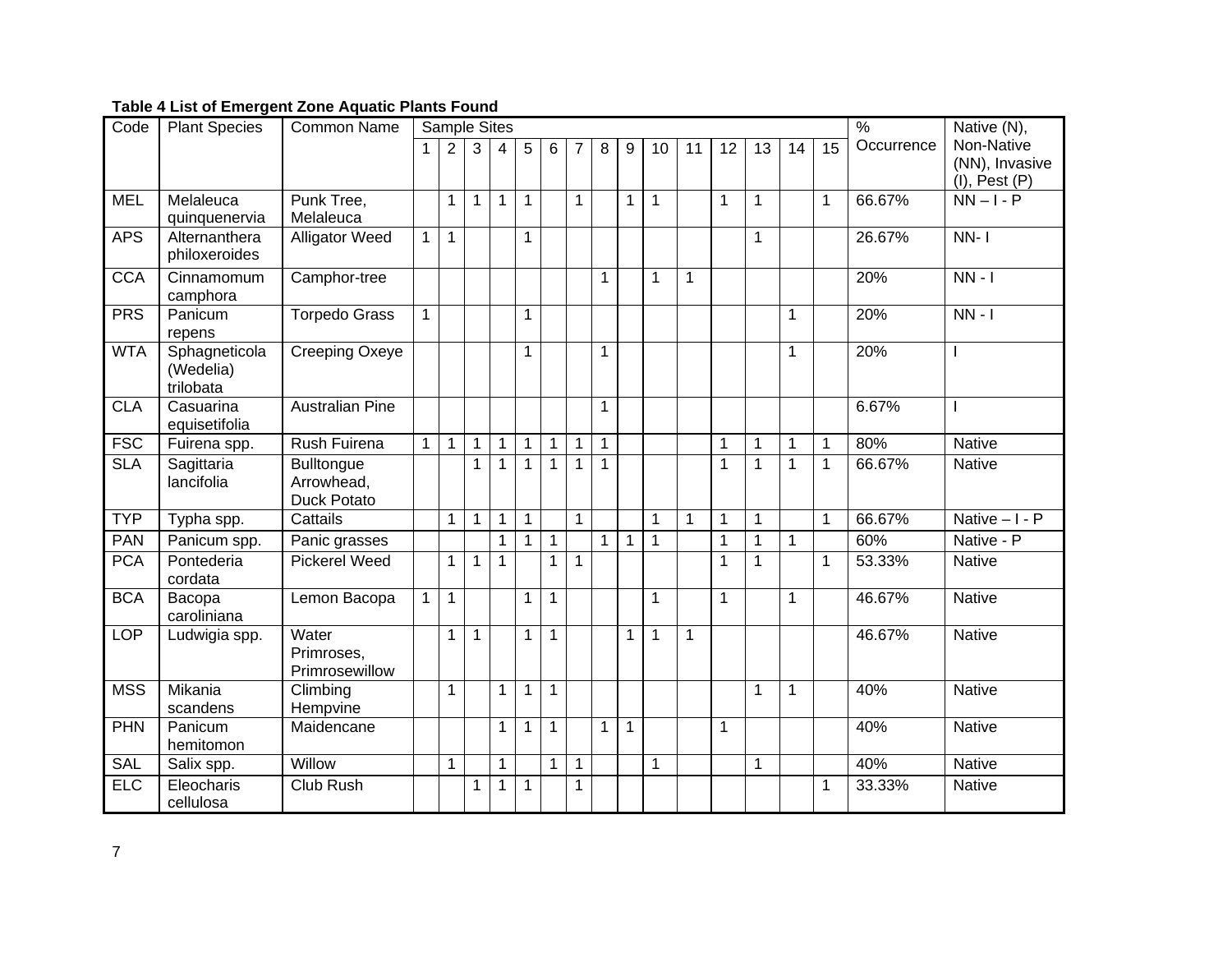### **Table 5 List of Emergent Zone Aquatic Plants Found**

| Code       | <b>Plant Species</b>         | Common                                      |              |                |              | <b>Sample Sites</b> |              |              |   |   |              |              |    |              |             |    |    | $\frac{9}{6}$ | Native (N), Non-                          |
|------------|------------------------------|---------------------------------------------|--------------|----------------|--------------|---------------------|--------------|--------------|---|---|--------------|--------------|----|--------------|-------------|----|----|---------------|-------------------------------------------|
|            |                              | Name                                        | 1            | $\overline{2}$ | $\mathbf{3}$ | $\overline{4}$      | 5            | 6            | 7 | 8 | 9            | 10           | 11 | 12           | 13          | 14 | 15 | Occurrence    | Native (NN),<br>Invasive (I), Pest<br>(P) |
| <b>BMI</b> | Bacopa<br>monnieri           | Common<br>Bacopa, Herb-<br>Of-Grace         |              |                |              |                     | $\mathbf{1}$ | $\mathbf{1}$ |   |   |              | 1            |    |              |             | 1  |    | 26.67%        | <b>Native</b>                             |
| <b>WAX</b> | Myrica<br>cerifera           | Wax Myrtle                                  |              |                |              |                     | 1            |              |   |   | 1            | 1            |    | $\mathbf{1}$ |             |    |    | 26.67%        | <b>Native</b>                             |
| <b>BOC</b> | Boehmeria<br>cylindrica      | Bog Hemp,<br><b>False Nettle</b>            |              | $\mathbf{1}$   |              |                     |              |              |   | 1 |              |              |    | 1            |             |    |    | 20%           | <b>Native</b>                             |
| EBI        | Eleocharis<br>baldwinii      | <b>Baldwin's</b><br>Spikerush,<br>Roadgrass |              |                |              |                     | $\mathbf{1}$ | $\mathbf{1}$ |   |   |              |              |    |              |             | 1  |    | 20%           | <b>Native</b>                             |
| POL        | Polygonum<br>spp.            | Smartweed,<br>Knotweed                      |              |                |              |                     | 1            |              |   |   |              |              |    | 1            | $\mathbf 1$ |    |    | 20%           | <b>Native</b>                             |
| <b>SCS</b> | <b>Scirpus</b><br>cubensis   | <b>Burhead</b><br>Sedge, Cuban<br>Scirpus   |              |                |              |                     | 1            |              |   |   |              | 1            |    |              |             | 1  |    | 20%           | <b>Native</b>                             |
| <b>TAS</b> | Taxodium<br>ascendens        | Pond Cypress                                |              |                |              |                     |              | 1            |   | 1 |              |              |    |              |             | 1  |    | 20%           | <b>Native</b>                             |
| <b>UNK</b> | <b>UNKNOWN</b><br><b>SPP</b> | Unidentified<br><b>Plant Species</b>        | $\mathbf{1}$ |                |              |                     |              |              | 1 |   |              | 1            |    |              |             |    |    | 20%           | <b>Native</b>                             |
| <b>ACE</b> | Acer rubrum<br>var. trilobum | Southern Red<br>Maple                       |              |                |              |                     |              |              | 1 |   | 1            |              |    |              |             |    |    | 13.33%        | <b>Native</b>                             |
| <b>COS</b> | Cephalanthus<br>occidentalis | Common<br><b>Buttonbush</b>                 |              |                |              |                     |              |              | 1 | 1 |              |              |    |              |             |    |    | 13.33%        | <b>Native</b>                             |
| <b>CYO</b> | Cyperus<br>odoratus          | Fragrant<br>Flatsedge                       |              |                |              |                     | $\mathbf{1}$ |              |   | 1 |              |              |    |              |             |    |    | 13.33%        | <b>Native</b>                             |
| <b>HTM</b> | Hypericum<br>tetrapetalum    | Fourpetal St.<br>John's-Wort                |              |                |              |                     | 1            |              |   |   |              |              |    |              |             | 1  |    | 13.33%        | <b>Native</b>                             |
| SCI        | Scirpus spp.                 | Sedge                                       |              |                |              |                     |              |              |   |   | $\mathbf{1}$ | $\mathbf{1}$ |    |              |             |    |    | 13.33%        | <b>Native</b>                             |
| <b>DVA</b> | Diodia<br>virginiana         | <b>Buttonweed</b>                           |              |                |              |                     |              | 1            |   |   |              |              |    |              |             |    |    | 6.67%         | <b>Native</b>                             |
| EAA        | Eclipta alba<br>(prostrata)  | False Daisy,<br>Yerba De Tajo               |              |                |              |                     | 1            |              |   |   |              |              |    |              |             |    |    | 6.67%         | <b>Native</b>                             |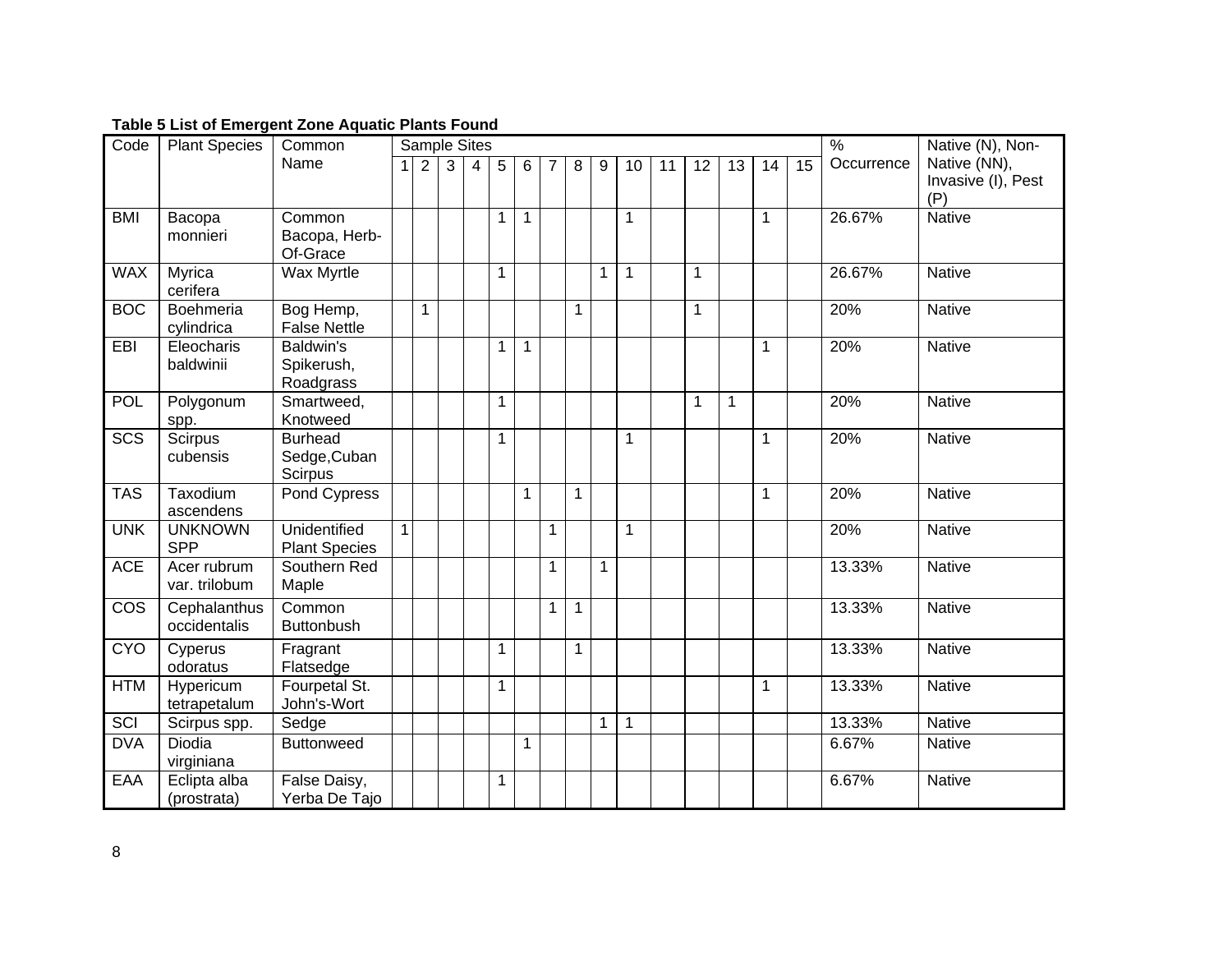# **Table 6 List of Emergent Zone Aquatic Plants Found**

| Code       | <b>Plant Species</b> | Common      | $\frac{0}{0}$<br><b>Sample Sites</b> |   |   |   |   |   |   |   |    |    |    |    | Native (N), Non- |    |            |                    |
|------------|----------------------|-------------|--------------------------------------|---|---|---|---|---|---|---|----|----|----|----|------------------|----|------------|--------------------|
|            |                      | Name        | 2                                    | 3 | 4 | 5 | 6 | 7 | 8 | 9 | 10 | 11 | 12 | 13 | 14               | 15 | Occurrence | Native (NN),       |
|            |                      |             |                                      |   |   |   |   |   |   |   |    |    |    |    |                  |    |            | Invasive (I), Pest |
|            |                      |             |                                      |   |   |   |   |   |   |   |    |    |    |    |                  |    |            | (P)                |
| <b>IRI</b> | Iris spp.            | Flag        |                                      |   |   |   |   |   |   |   |    |    |    |    |                  |    | 6.67%      | <b>Native</b>      |
| <b>MVA</b> | Magnolia             | Sweetbay    |                                      |   |   |   |   |   |   |   |    | 1  |    |    |                  |    | 6.67%      | <b>Native</b>      |
|            | virginiana           | Magnolia    |                                      |   |   |   |   |   |   |   |    |    |    |    |                  |    |            |                    |
| <b>OCA</b> | Osmunda              | Cinnamon    |                                      |   |   |   |   |   |   |   |    |    |    |    |                  |    | 6.67%      | <b>Native</b>      |
|            | cinnamomea           | Fern        |                                      |   |   |   |   |   |   |   |    |    |    |    |                  |    |            |                    |
| <b>PIN</b> | Pinus spp.           | Pine Tree   |                                      |   |   |   |   |   |   |   |    |    |    |    |                  |    | 6.67%      | <b>Native</b>      |
| <b>SLT</b> | Sagittaria           | Wapato,     |                                      |   |   |   |   |   |   |   |    |    |    |    |                  |    | 6.67%      | <b>Native</b>      |
|            | latifolia            | Common      |                                      |   |   |   |   |   |   |   |    |    |    |    |                  |    |            |                    |
|            |                      | Arrowhead,  |                                      |   |   |   |   |   |   |   |    |    |    |    |                  |    |            |                    |
|            |                      | Duck Potato |                                      |   |   |   |   |   |   |   |    |    |    |    |                  |    |            |                    |
| SAM        | Sambucus             | Elderberry  |                                      |   |   |   |   |   |   | 1 |    |    |    |    |                  |    | 6.67%      | <b>Native</b>      |
|            | canadensis           |             |                                      |   |   |   |   |   |   |   |    |    |    |    |                  |    |            |                    |



**Figure 5. Cattail Fringe in Lake Magdalene**



**Figure 6. Rush Fuirena and Melaleuca in Lake Magdalene** <sup>9</sup>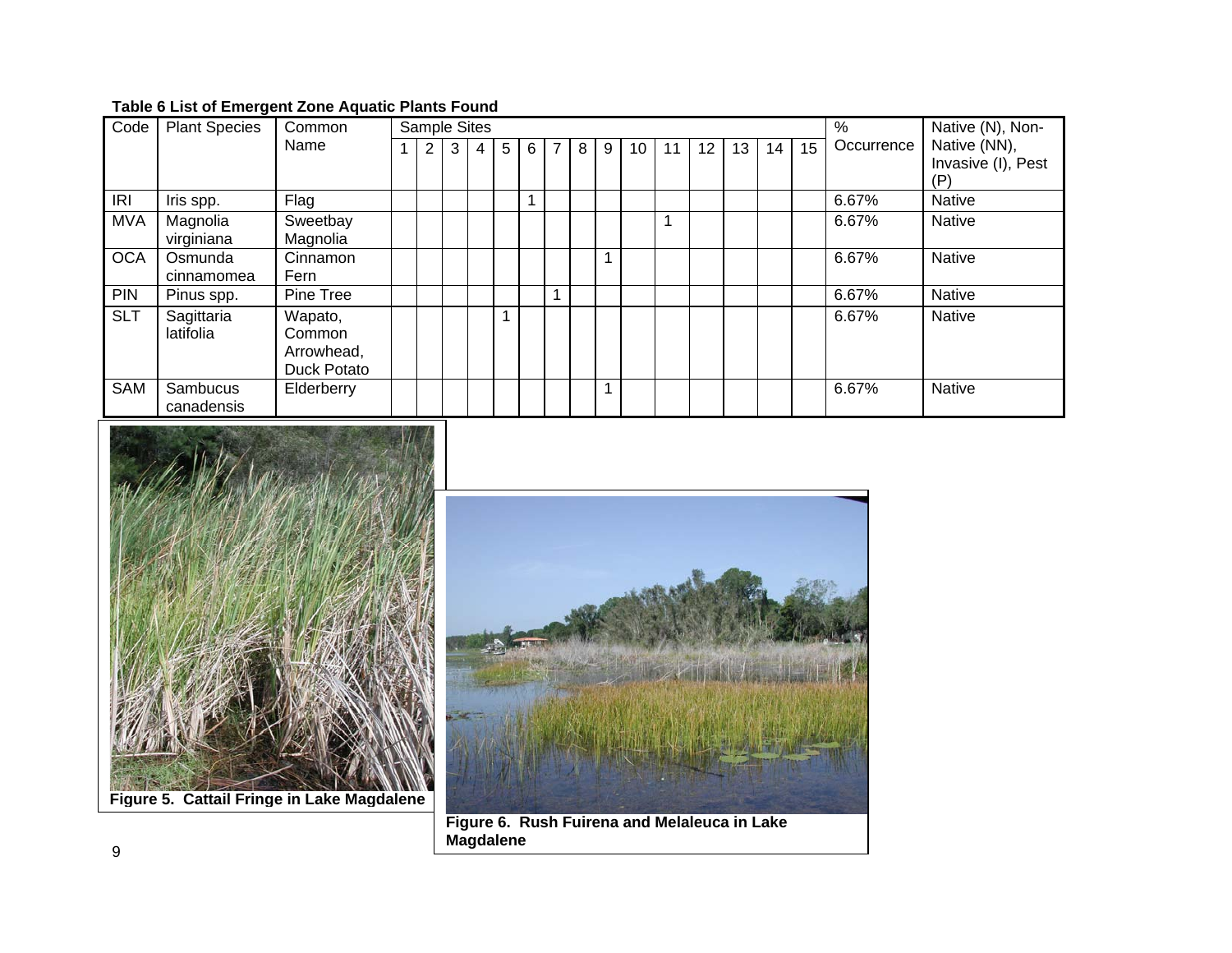| Code       | <b>Plant Species</b>          | <b>Common Name</b>                    |             |   | <b>Sample Sites</b> |   |   |   |   |   |   |    |    |    |    |    | Comment |            |                |
|------------|-------------------------------|---------------------------------------|-------------|---|---------------------|---|---|---|---|---|---|----|----|----|----|----|---------|------------|----------------|
|            |                               |                                       |             | 2 | 3                   | 4 | 5 | 6 | 7 | 8 | 9 | 10 | 11 | 12 | 13 | 14 | 15      | Occurrence |                |
| <b>HVA</b> | Hydrilla<br>verticillata      | Hydrilla, water<br>thyme              | $\mathbf 1$ | 1 |                     |   |   |   | 1 |   |   |    | 1  |    |    |    |         | 86.67%     | NN-I-P         |
| <b>NIT</b> | Nitella spp.                  | Nitella                               |             |   |                     |   |   |   | 1 |   | 1 |    | 1  |    |    |    |         | 26.67%     | <b>Native</b>  |
| <b>UTA</b> | Utricularia spp.              | Bladderwort                           | 1           | 1 | 1                   | 1 | 1 | 1 | 1 | 1 | 1 |    | 1  |    |    | 1  |         | 100%       | Native         |
| <b>PIS</b> | Potamogeton<br>illinoesis     | Pond Weed                             | 1           | 1 | 1                   | 1 | 1 |   |   |   |   |    |    | 1  |    |    |         | 93.33%     | Native-I-<br>P |
| <b>CHA</b> | Chara spp.                    | Muskgrass                             | 1           |   | 1                   | 1 | 1 |   |   | 1 |   | 1  |    |    |    |    |         | 40%        | <b>Native</b>  |
| <b>POT</b> | Potamogeton<br>spp.           | Pond Weed                             | 1           |   |                     |   |   |   |   |   |   |    | 1  |    |    |    |         | 40%        | <b>Native</b>  |
| <b>NGS</b> | <b>Najas</b><br>guadelupensis | <b>Southern</b><br>Waternymph         |             | 1 |                     |   |   |   |   |   |   |    |    | 1  |    |    |         | 33.33%     | <b>Native</b>  |
| <b>ALG</b> | Algal Spp.                    | Algal Mats,<br>Floating               |             |   | 1                   |   |   |   |   |   |   |    |    |    |    |    |         | 6.67%      | Native         |
| <b>CDM</b> | Ceratophyllum<br>demersum     | Coontail                              |             |   |                     |   |   |   |   |   |   |    |    |    |    |    |         | 6.67%      | <b>Native</b>  |
| <b>MGM</b> | Micranthemum<br>glomeratum    | Manatee<br>Mudflower,<br>Baby's Tears |             |   |                     |   |   |   |   |   |   |    |    |    |    |    |         | 6.67%      | <b>Native</b>  |
| <b>VAA</b> | Vallisneria<br>americana      | Tapegrass                             | 1           |   |                     |   |   |   |   |   |   |    |    |    |    |    |         | 6.67%      | <b>Native</b>  |
|            |                               |                                       |             |   |                     |   |   |   |   |   |   |    |    |    |    |    |         |            |                |

**Table 7 List of Submerged Zone Aquatic Plants Found**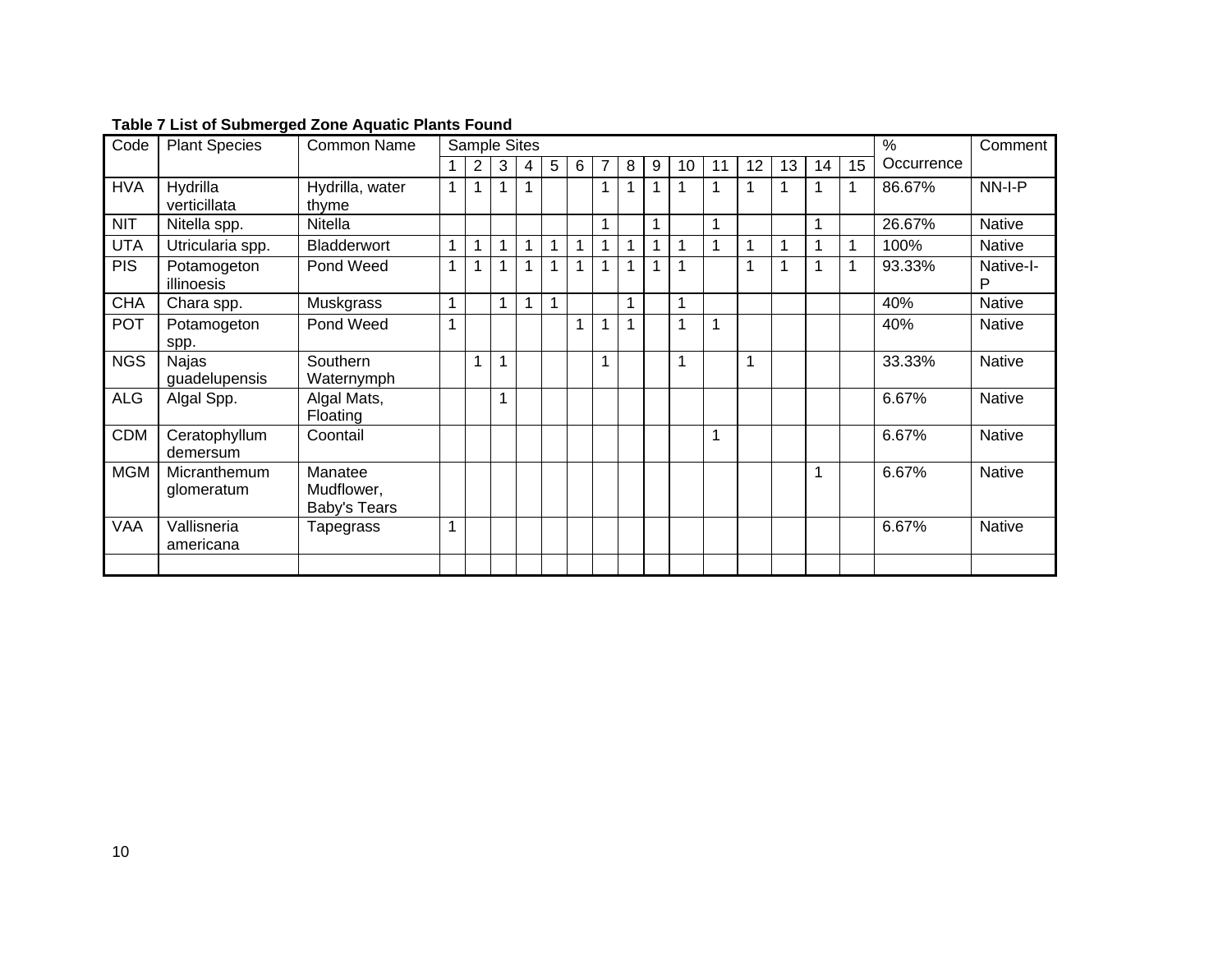

**Figure 8. Floating Algae in Lake Magdalene**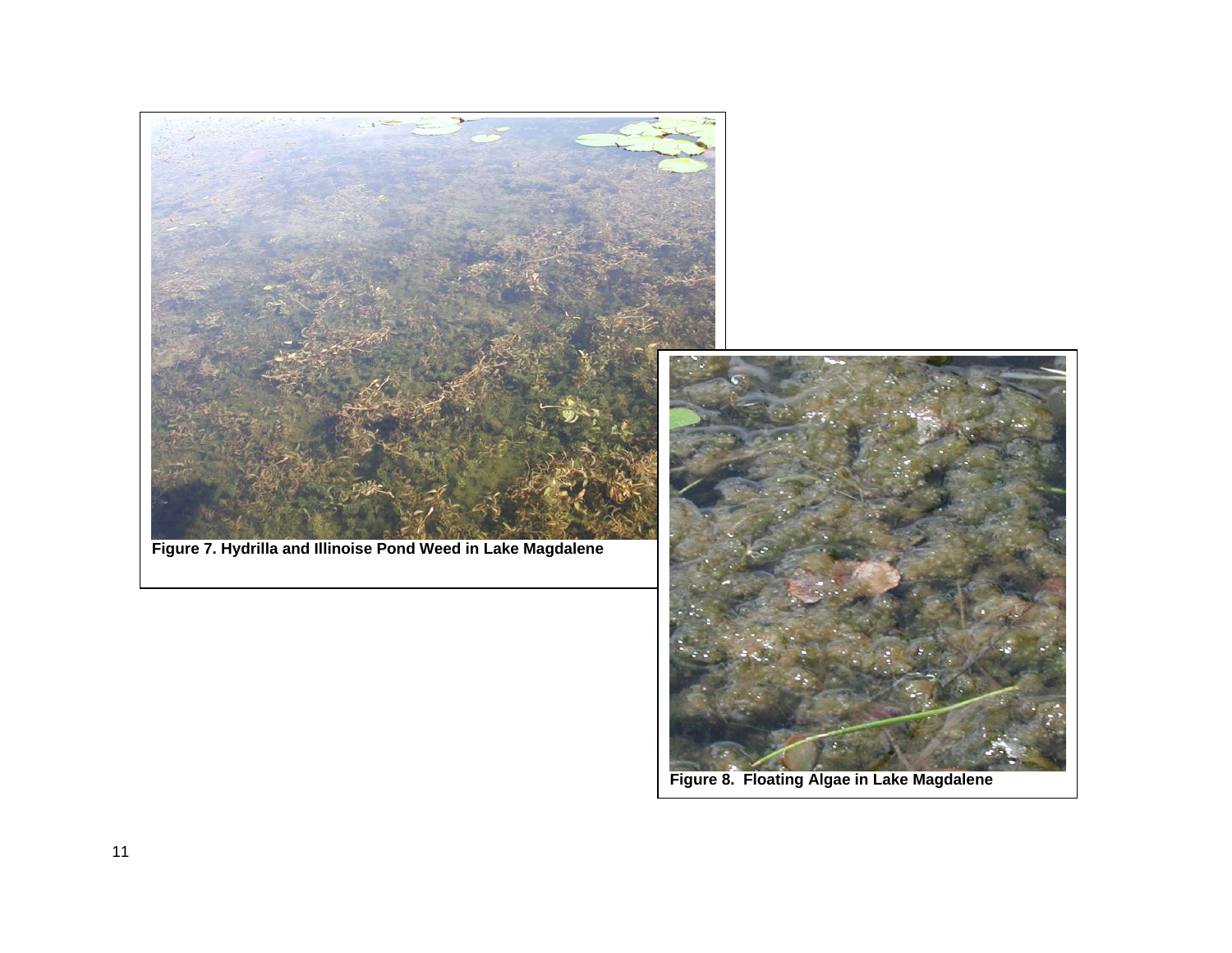# **Section 3: Lake Water Chemistry**

A critical element in any lake assessment is the long-term water chemistry data set. The primary source of water quality trend data for Florida lakes is the Florida LAKEWATCH volunteer and the Florida LAKEWATCH water chemistry data. Hillsborough County is fortunate to have a large cadre of volunteers who have collected lake water samples for significant time period. These data are displayed and analyzed on the Water Atlas as shown in Figure 10 for Lake Magdalene. Additional data, when available, is also included on the Water Atlas; however, the LAKEWATCH data remains the primary source. By the trend data shown in Figure 10, the lake may be considered in reasonable health in terms of the trophic state index. Lake Magdalene is a clear water lake and as such it must maintain a TSI of below 40 to not be considered impaired by the State of Florida guidelines<sup>[v](#page-15-2)</sup>. Lake Magdalene's long term water quality data indicates enough violations of these criteria to be classified by Florida DEP as impaired. The more recent data indicate an improving trend and if this continues the lake may be removed from the impaired waters list. The general trend seen in Figure 10 may indicate a relationship between periods of heavy rainfall and increased TSI.

### **Figure 9. Recent (through March 2006)Trophic State Index graph from Hillsborough Watershed Atlas**



**[\(http://www.hillsborough.wateratlas.usf.edu/lake/waterquality.asp?wbodyid=5168&wbodyatlas=lake\)](http://www.hillsborough.wateratlas.usf.edu/lake/waterquality.asp?wbodyid=5168&wbodyatlas=lake)**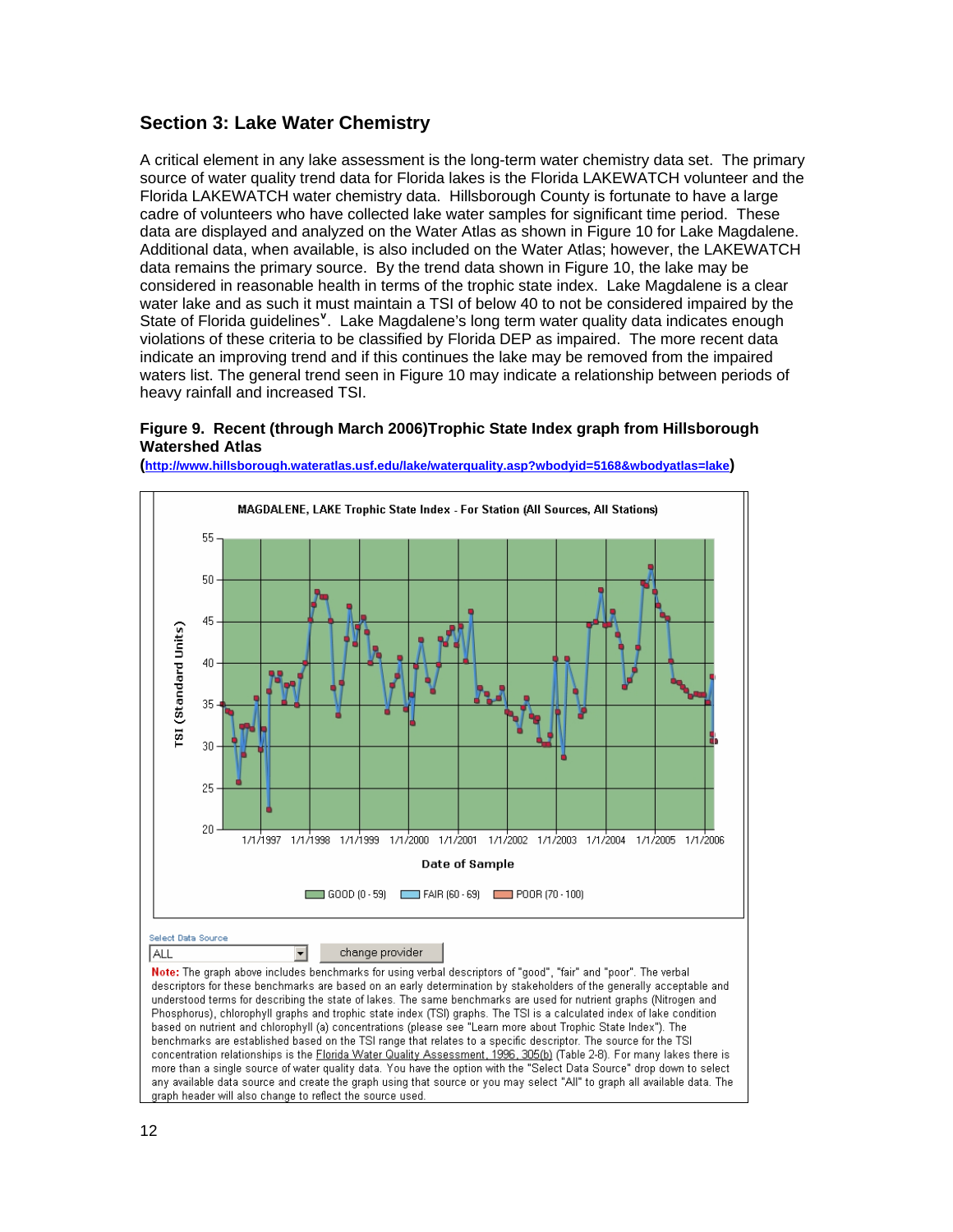As part of the lake assessment the physical water quality and chemical water chemistry of a lake are measured. These data only indicate a snap shot of the lakes water quality; however they are useful to comparing to the trend data. Table 8A contains the summary water quality data and index values and adjusted values calculated from these data. The total phosphorus (TP), total nitrogen (TN) and chlorophyll (a) water chemistry sample data are the results of chemical analysis of samples taken during the assessment and analyzed by the Hillsborough County Environmental Protection Commission laboratory. These data compare well with the mean data from the LAKEWATCH data set for the lake. The trophic state index (TSI) calculated from the sample data (37.25) is well within the values shown in Figure 10. Table 8B contains the field data taken in the center of the lake using a YSI Corporation – 6000 multi-probe which has the ability to directly measure the temperature, pH, dissolve oxygen (DO), percent DO (calculated from DO, temperature and conductivity) and Turbidity. These data are listed for three levels in the lake and twice for the surface measurement. The duplicate surface measurement was taken as a quality assurance check on measured data.

| <b>Summary Table for Water Quality</b> |       |                   |
|----------------------------------------|-------|-------------------|
| Parameter                              | Value | Comment           |
| TP ug/L                                | 14.00 |                   |
| TN mg/L                                | 1.07  |                   |
| Chla ug/L                              | 3.80  |                   |
| Chla TSI                               | 36.02 |                   |
| <b>TP TSI</b>                          | 38.48 |                   |
| <b>TN TSI</b>                          | 61.05 |                   |
| Secchi Disk (SD)                       | 7.22  |                   |
| <b>TSI</b>                             | 37.25 | P limited         |
| <b>PAC</b>                             | 76%   |                   |
| <b>PVI</b>                             | 47%   |                   |
| Adj TP                                 | 4.89  | P from Veg Added  |
| Adj TSI                                | 40.79 | With additional P |

#### **Table 8A. Water Quality Parameters (Laboratory)**

#### **Table 8B. Water Quality Parameters (Field-YSI)**

| <b>Sample</b><br>Location | Time  | Temp<br>(°C) | <b>Conductivity</b><br>(mS/cm3) | <b>Dissolved</b><br>Oxygen<br>(%) | DO<br>(mg/L) | PН<br>(SU) | <b>ORP</b><br>(ORP) | <b>Turbidity</b><br>(NTU) | <b>Secchi</b><br><b>Depth</b><br>(ft) |
|---------------------------|-------|--------------|---------------------------------|-----------------------------------|--------------|------------|---------------------|---------------------------|---------------------------------------|
| Surface                   | 13:22 | 29.17        | 0.242                           | 109.1                             | 8.36         | 8.3        | 254.9               | 0.6                       |                                       |
| Mid                       | 13:22 | 29.02        | 0.242                           | 110.8                             | 8.51         | 8.44       | 253.4               | 0.7                       |                                       |
| <b>Bottom</b>             | 13:22 | 27.52        | 0.241                           | 96.6                              | 7.65         | 8.09       | 258.7               | 6                         |                                       |
| Surface                   | 13:22 | 29.19        | 0.242                           | 106.4                             | 8.16         | 8.35       | 249.7               | 0.7                       |                                       |
| Mean<br>Value             | 13:22 | 28.73        | 0.242                           | 105.7                             | 8.17         | 8.30       | 254.2               | 6.5                       | 7.22                                  |

Table 8A also provides data derived from the vegetation assessment which is used to determine an adjusted TSI. This is accomplished by calculating the amount of phosphorus that could be released by existing submerged vegetation if this vegetation were treated with an herbicide or managed by the addition of Triploid grass carp (*Ctenopharyngodon idella*). While it would not be expected that all the vegetation would be turned into available phosphorus by these management methods, the data is useful when planning various management activities. Approximately 76 % of the lake has submerged vegetation present and this vegetation represents about 47 % of the available lake volume. The vegetation holds enough phosphorus to add about 4.9μg/L of the nutrient to the water column. Because the growth of algae in the water is regulated by the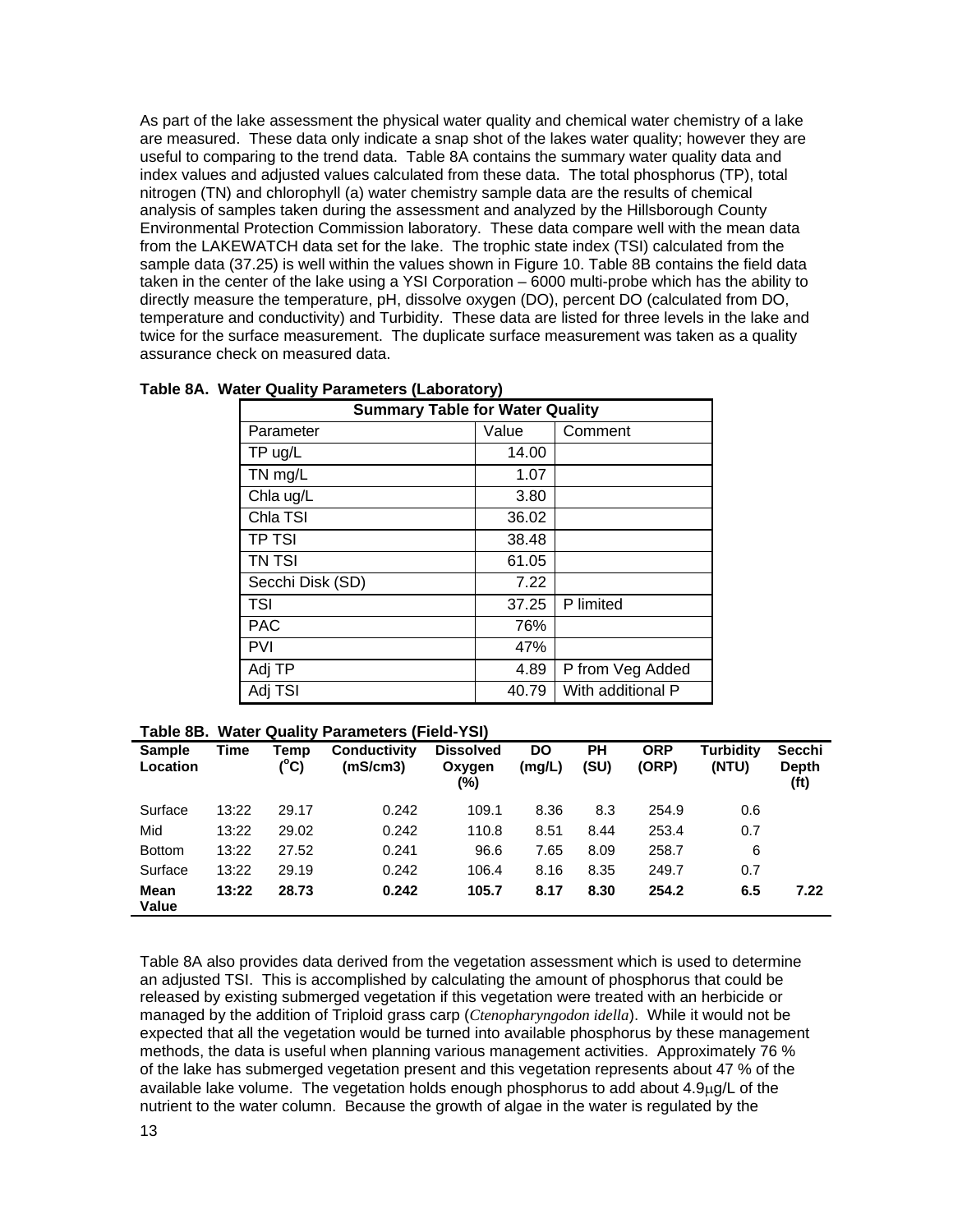availability of phosphorus (the lake is phosphorus limited), the release of this phosphorus would stimulate algal growth. These changes in the water chemistry and biology would be indicated by an increased TSI from 37.25 to about 40.8. The lake water clarity which is indicated by the Secchi Disk (SD) value at 7.22 feet would be reduced under these conditions.

# **Section 4: Conclusion**

Lake Magdalene is a medium to large sized (240 acre) lake that would be considered in the mesotrophic (good) category of lakes based on water chemistry. It has a higher than normal concentration of aquatic vegetation and one of the few lakes in Hillsborough County with vegetated islands. About 76% of the open water areas contain submerged vegetation and this vegetation helps to maintain the nutrient balance in the lake as well as provide good fish habitat. The lake has many open water areas that support various types of recreation and has a good diversity of plant species. The primary Pest plants in the lake include Punk tree (Melaleuca), Hydrilla, and Pond Weed (Potamogeton illinoesis). For more information and recent updates please see the Hillsborough Watershed Atlas (water atlas) website at:

<http://www.hillsborough.wateratlas.usf.edu/lake/waterquality.asp?wbodyid=5168&wbodyatlas=lake>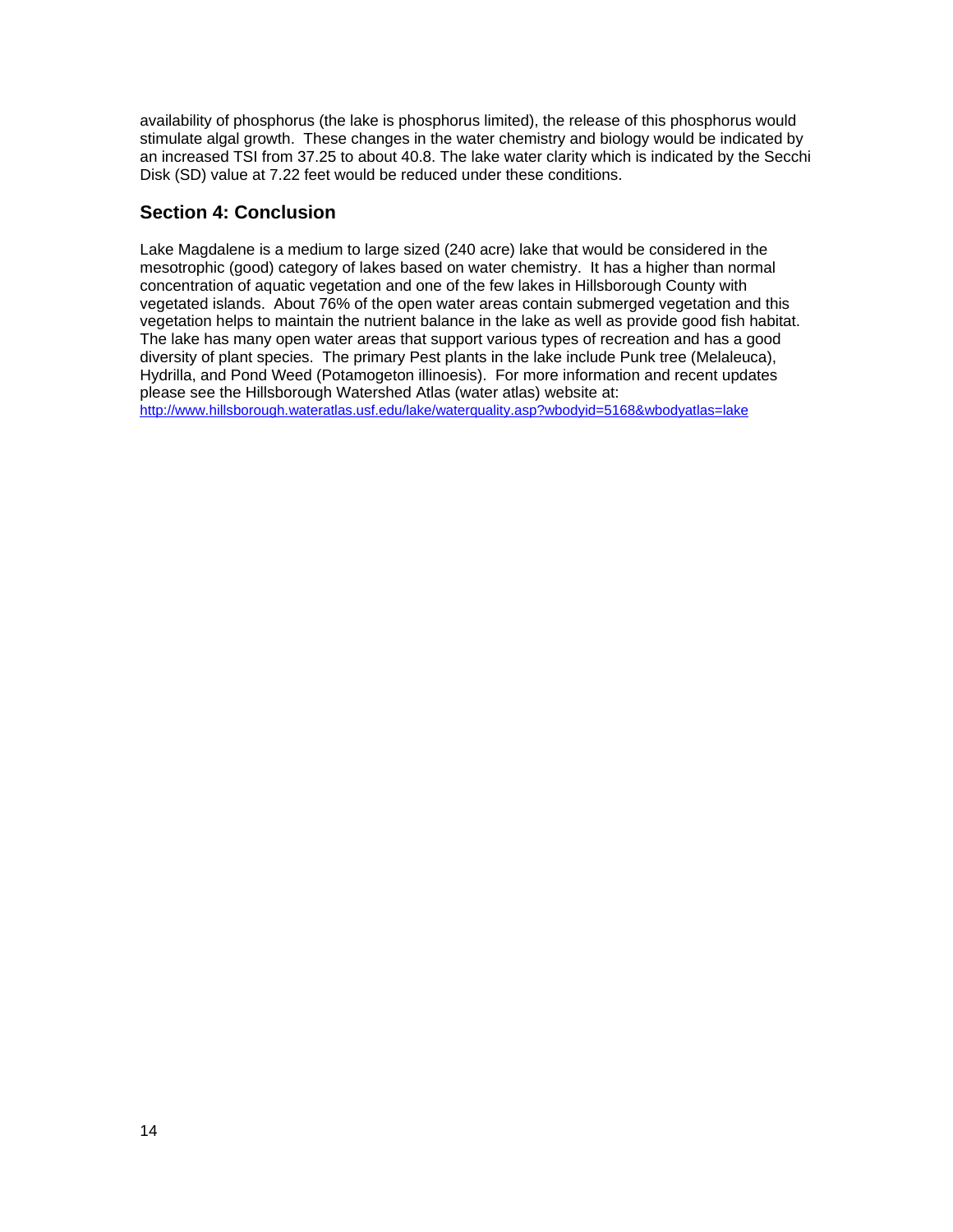i "Trophic" means "relating to nutrition." The Trophic State Index (TSI) takes into account chlorophyll, nitrogen, and phosphorus, which are nutrients required by plant life. For more information please see *learn more* at:<br>http://www.hillsborough.wateratlas.usf.edu/lake/default.asp?wbodyid=5168&wbodyatlas=lake

<sup>If</sup> A bathymetric map is a map that accurately depicts all of the various depths of a water body. An accurate bathymetric map is important for effective herbicide application and can be an important tool when deciding which form of management is most appropriate for a water body. Lake volumes, hydrolic retention time and carrying capacity are important parts of lake

management that require the use of a bathymetric map.<br> **iii** WAAS is a form of differential GPS (DGPS) where data from 25 ground reference stations located in the United States receive GPS signals form GPS satellites in view and retransmit these data to a master control site and then to geostationary satellites. The geostationary satellites broadcast the information to all WAAS-capable GPS receivers. The receiver decodes the signal to provide real time correction of raw GPS satellite signals also received by the unit. WAAS enabled GPS is not as accurate as standard DGPS which employs close by ground stations for correction, however; it was shown to be a good substitute when used for this type of mapping application. Data comparisons were conducted with both types of DGPS employed simultaneously and the positional difference was determined to be well within the tolerance established for the project.

<sup>iv</sup> The tree primary aquatic vegetation zones are shown below:



 $\rm{v}$  A lake is impaired if  $\rm{u}$  (2) For lakes with a mean color less than or equal to 40 platinum cobalt units, the annual mean TSI for the lake exceeds 40, unless paleolimnological information indicates the lake was naturally greater than 40, or

For any lake, data indicate that annual mean TSIs have increased over the assessment period, as indicated by a positive slope in the means plotted versus time, or the annual mean TSI has increased by more than10 units over historical values. When evaluating the slope of mean TSIs over time, the Department shall use a Mann's one-sided, upper-tail test for trend, as described in Nonparametric Statistical Methods by M. Hollander and D. Wolfe (1999 ed.), pages 376 and 724 (which are incorporated by reference), with a 95% confidence level."

l